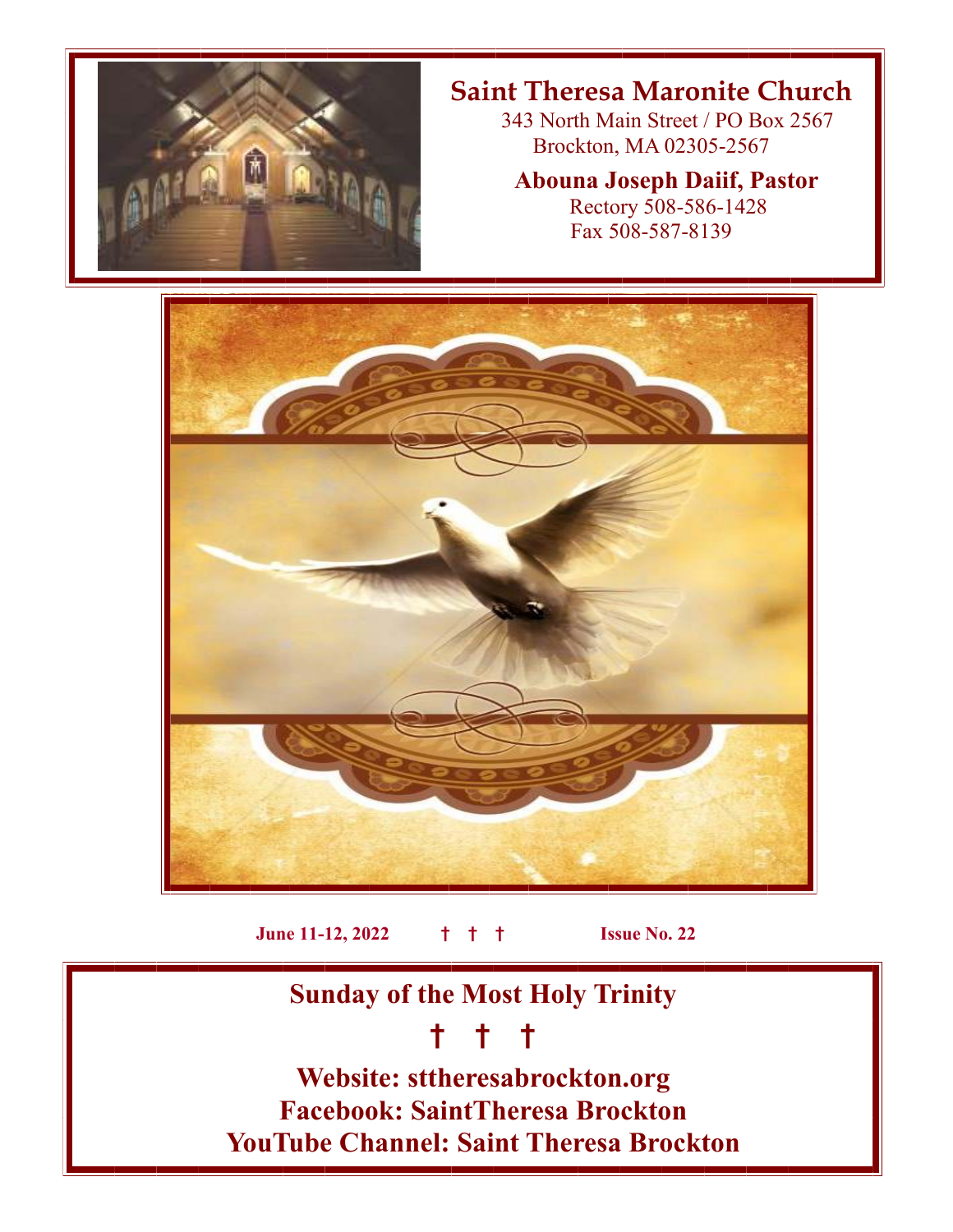

Jesus came and said to them, 'All authority in heaven and on earth has been given to me'. Matthew  $28:18$ 

#### Liturgy Schedule

**The Holy Mysteries are celebrated: Saturdays: 4:00 PM Sunday: 10:30 AM** 

**Doors open one hour before each Liturgy** 

**Holy Days: 7:00 PM** 

**Daily Liturgy: Wednesday-Friday 7:00PM Arabic Liturgy on Fridays –7:00 PM** 

#### Holy Mystery of Reconciliation

**The sacrament of Reconciliation is available one hour before each Liturgy. And it is available anytime on request.** 

#### Ministry of the Sick

**If a parishioner is seriously ill at home or in the hospital, please call the church office to arrange for Communion or the Anointing of the Sick.** 

#### Holy Mystery of Crowning

**Please consult with the pastor to make arrangements at least 6 months in advance of proposed date in order to avoid difficulty in scheduling** 



*"My mission - to make God loved - will begin after my death. I will spend my heaven doing good on earth. I will let fall a shower of roses." ~Saint Theresa of Lisieux~* 

#### Religious Education

**Classes are held on Saturdays September through April 9:00 AM—12:00 Noon** 

#### Holy Mysteries of Baptism and **Chrismation**

**Please make arrangements with the pastor at least one month in advance. Sponsors must meet particular requirement of church law; parents must consult with the pastor before inviting someone to serve as a sponsor. To schedule your baptism call the church office.** 

#### Adoration

**"Do you realize that Jesus is there in the tabernacle expressly for you - for you alone? He burns with the desire to come into your heart...don't listen to the demon, laugh at him, and go without fear to receive the Jesus of peace and love…" ~St. Theresa of Lisieux~** 

**Please Note: Eucharistic Adoration and Liturgy takes place on** 

**Thursday Evenings. Doors open at 6:00PM.** 

#### MYO—MYA

**MYO– MYA meet September through April**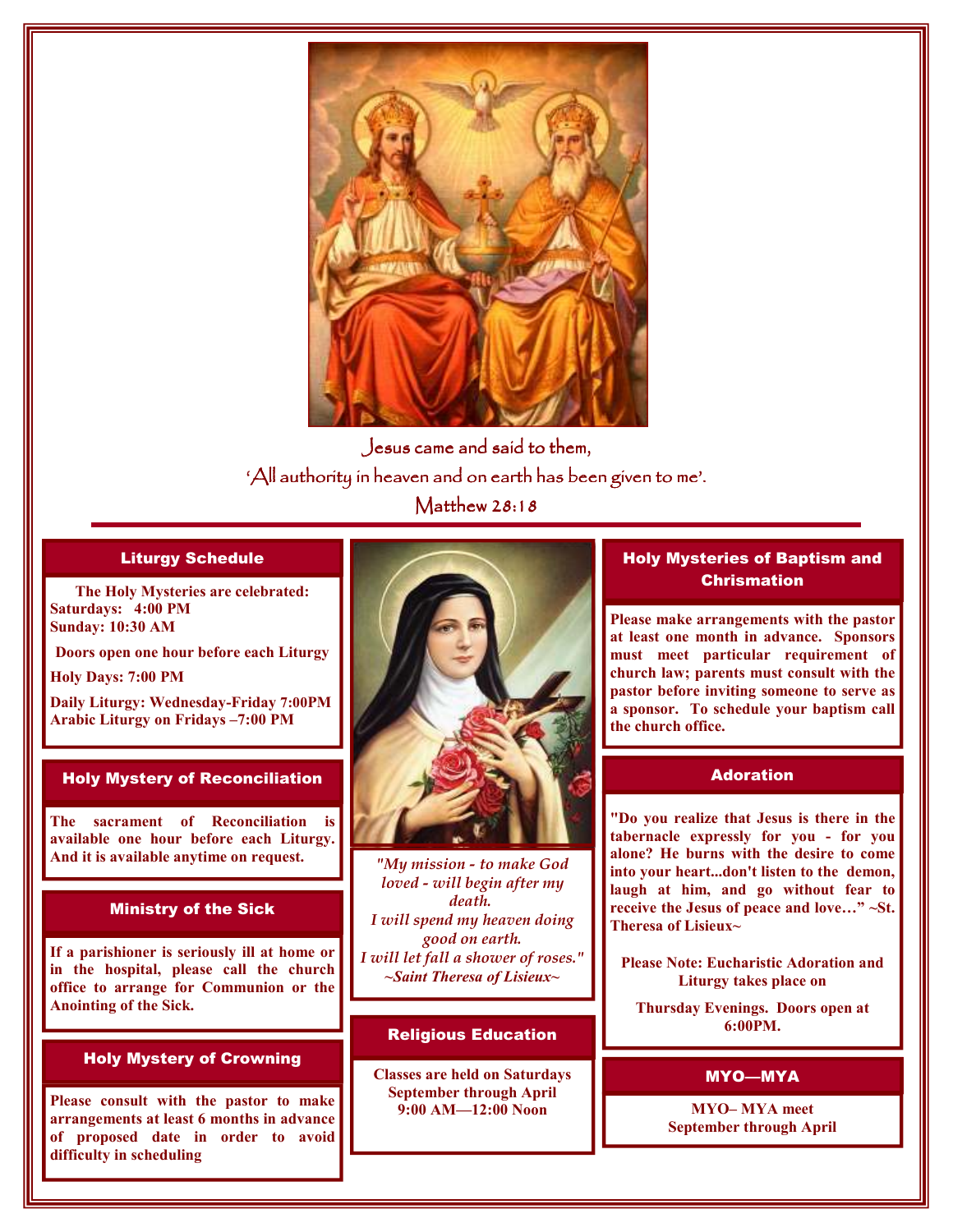## Sunday of the Most Holy Trinity

**Sat. June 11 at 4:00 PM Liturgy Celebrated for:**

**+Hameed and Catherine Macary and +Nossif and Cauna Assif**  as requested by Mr. and Mrs. Paul Magner

### **Sun. June 12 at 10:30 AM Liturgy Celebrated for:**

**+Chaddy Saab** as requested by the family - $-$  ተ - **ተ**  $\mathbf{e}^{\mathbf{e}}$  $-$  ተ  $\begin{array}{ccccccccccccc} \Phi & \Phi & \Phi & \Phi & \Phi & \end{array}$  $\mathbf{r}$ -

Third Sunday of Pentecost

**Sat. June 18 at 4:00 PM Liturgy Celebrated for:**

**+Salma Mowad** as requested by Mr. and Mrs. Paul Magner **Sun. June 19 at 10:30 AM Liturgy Celebrated for: +All Living and deceased Father's of the Parish**



**PO Box 2567 Brockton, MA 02305-2567** 

*Please Do Not Use: 343 North Main Street, Brockton, MA, it may be returned to you by the Post Office. God bless*

#### **Save the Date For the 10th Light of Life Bible Camp**

It will be held at Saint Anthony of the Desert in Fall River, MA during the week of August 1-5th. Mark these dates in your calendars. We hope that your child(ren) can join us! We appreciate you helping us to also spread the word with other families you know. If you have any youth ages 13+ and they would like to volunteer for the camp please reach out to us. The camp fee per child is \$50. Stay tuned for more details regarding online registration. The sisters and I will be keeping you and your loved ones in our prayers.

*Peace in Christ, Sr. Therese Maria and Sisters Maronite Servants of Christ the Light*  maroniteservants.org

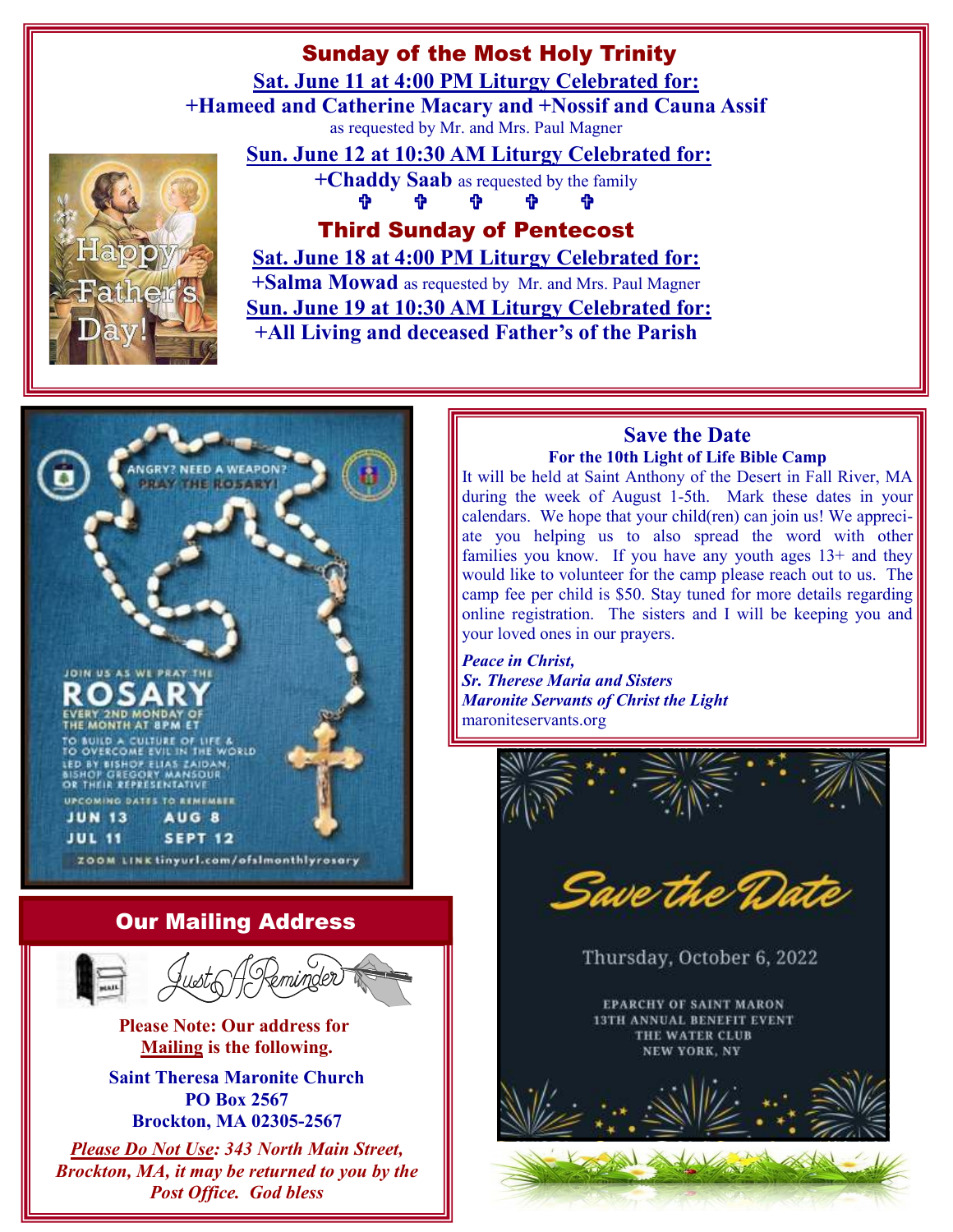#### TIME, TALENT & TREASURE STEWARDSHIP: A WAY OF LIFE

#### Parish Support

Offertory needed each week \$ 2,000.00. Our offertory is needed for the following: Parish Assessment, paid monthly from Feb. thru Nov: \$750.00. Parish Building Insurance, paid monthly from Jan. thru Nov: \$970.00. 6/5/22 \$1,653.00, Catholic Communication Campaign Forwarded \$474.00

#### Prayer for Spiritual Communion

O Divine Ocean of Mercy and Compassion, be with us in our time of trial and difficulties. Today I make an act of spiritual communion with you, the Life-Giving Trinity, Father, Son and Holy Spirit. At this time I am not able to receive the sacred body and blood of my Lord, God and Savior Jesus Christ, but I choose to live in union with him and in the unity of the Holy Spirit. I offer my day, my daily life, my joys and sorrows to you, for those around me, and for the whole world. Be with us O life-giving Triune God, for we know that nothing in this world has power over us. O Lover of all people, have mercy on us and on the whole world.



#### **E ROSE MONTON MARINE MARINE DE** Prayer to the

**Sacred Heart** 

O Sacred Heart of Jesus, filled with Infinite Love, broken by our ingratitude and pierced by our sins; yet loving us still; accept the consecration we make to Thee of all that we are and all that we have.

Take every faculty of our souls and bodies, only day by day draw us nearer and nearer to Thy Sacred Heart: and there as we shall hear the lesson, teach us Thy Holy Way  $\sim$ 

I will Bless Every Place Where A Picture Of My Heart Shall Be Exposed And Honored.

KE24-101

#### For the Month of June

#### Bread and Wine

Bread & wine for the Holy Gifts are given to the glory of God and in loving memory of:

*+George S. Asack, Sr.* 

*by Madeline Asack and family* 

#### Vigil Candle for the Blessed Mother





#### *+Malek El Hayek*

#### Vigil Candle for the Shrine of St. Theresa



 Vigil candle for Shrine of St. Theresa is given to the glory of God and in loving memory of :

*+Naja and Samera Nessralla by Mr. and Mrs. Mansur Nessralla and family*

#### Sanctuary candle for the Tabernacle

#### Sanctuary candle for the Tabernacle is given to the glory of God and in loving

memory of :

*+Karam Matta* 

*by Hala Williams*

#### Vigil candles for the Gospel Throne

### Vigil candle for the Gospel Throne



is given to the glory of God and in loving memory of:

 *+Special Intention*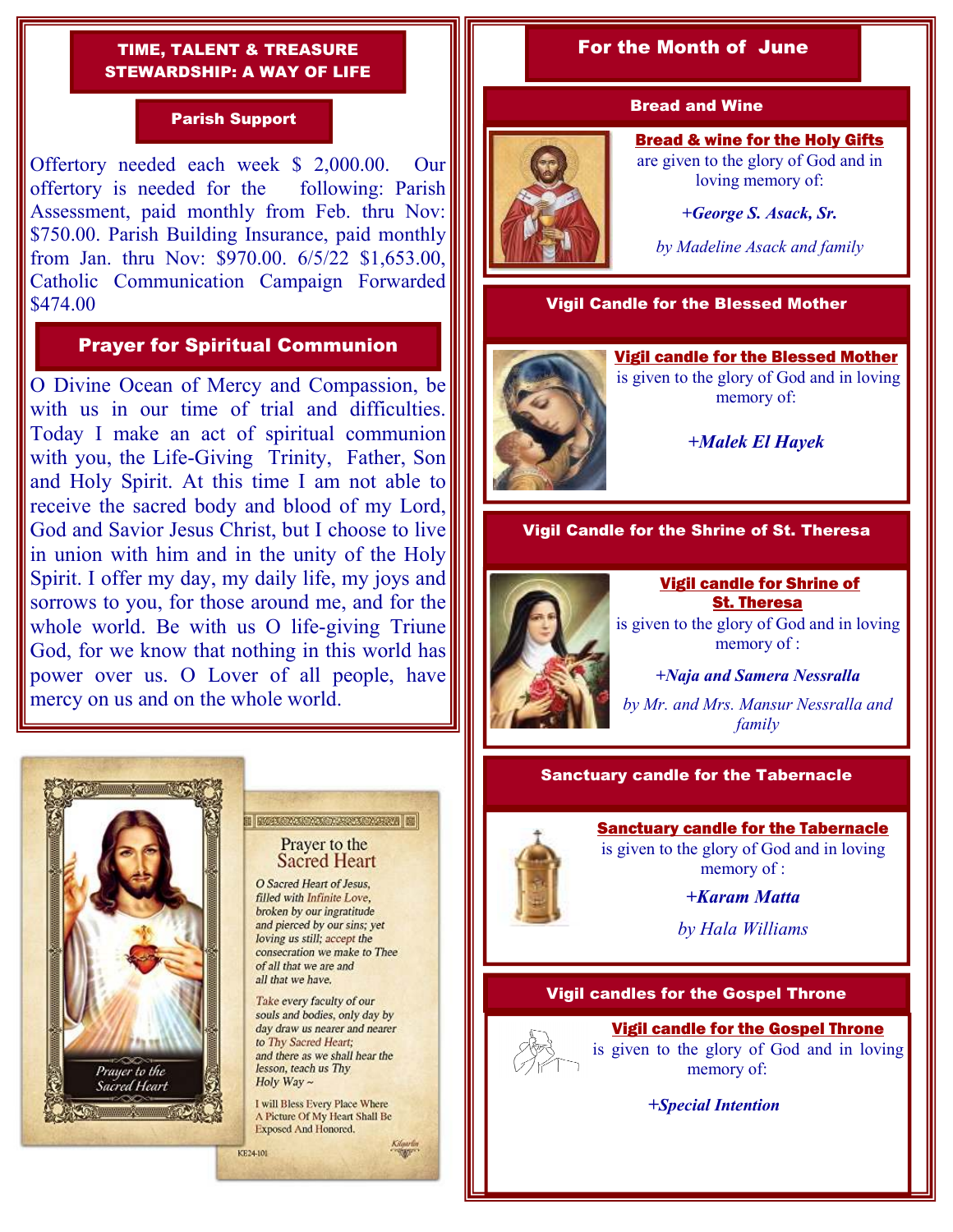

# **Saint Theresa**  Maronite Catholic Church

## **Sunday of the Most Holy Trinity June 11-12, 2022**

# **A Reading from the Letter of Saint Paul to the Romans 11:25-36**

**Brothers and Sisters:** So that you may not claim to be wiser than you are, brothers and sisters, I want you to understand this mystery: a hardening has come upon part of Israel, until the full number of the Gentiles has come in. And so all Israel will be saved; as it is written, 'Out of Zion will come the Deliverer; he will banish ungodliness from Jacob.' 'And this is my covenant with them, when I take away their sins.' As regards the gospel they are enemies of God for your sake; but as regards election they are beloved, for the sake of their ancestors; for the gifts and the calling of God are irrevocable. Just as you were once disobedient to God but have now received mercy because of their disobedience, so they have now been disobedient in order that, by the mercy shown to you, they too may now receive mercy. For God; has imprisoned all in disobedience so that he may be merciful to all. O the depth of the riches and wisdom and knowledge of God! How unsearchable are his judgments' and how inscrutable his ways! 'For; who has known the mind of the Lord? Or who has been his counselor?' 'Or who has given a gift to him, to receive a gift in return?' For from him and through him and to him are all things. To him be the glory forever. Amen. **Praise be to God always.** 

# **Gospel: Matthew 28: 16-20**

The eleven disciples went to Galilee, to the mountain to which Jesus had directed them. When they saw him, they worshipped him; but some doubted. And Jesus came and said to them, 'All authority in heaven and on earth has been given to me. Go therefore and make disciples of all nations, baptizing them in the name of the Father and of the Son and of the Holy Spirit, and teaching them to obey everything that I have commanded you. And remember, I am with you always, to the end of the age.'